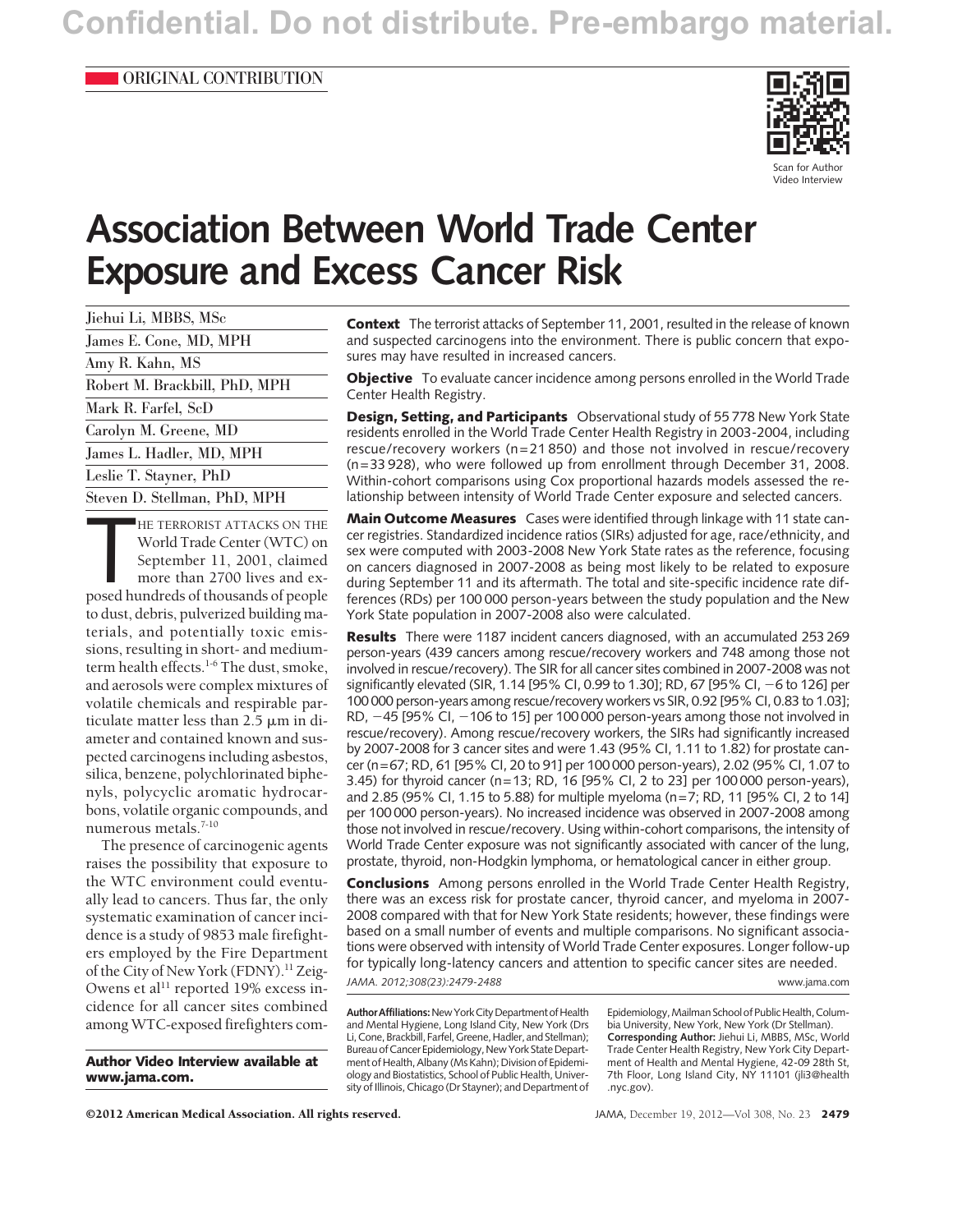pared with unexposed firefighters in the 7 years following September 11. Most of the excess incidence was composed of prostate and thyroid cancers, non-Hodgkin lymphoma, and melanoma. A mortality study from the WTC Health Registry, in which 41 930 WTCexposed New York City residents were followed up through 2009, found that the total mortality from potentially short incubation and fatal hematological malignancies did not differ significantly from expected.<sup>12</sup> However, the follow-up period was short relative to the onset and survival times for most cancers.

We evaluated cancer incidence to determine any excess cancer among rescue/recovery workers and volunteers and those not involved in rescue/ recovery enrolled in the registry, laying the groundwork for periodic cancer surveillance.

# **METHODS Study Population**

The World Trade Center Health Registry is a cohort study designed to monitor the health effects of the September 11 attacks among rescue/ recovery workers and persons who lived, worked, or attended school in lower Manhattan. The study methods have been published elsewhere.<sup>2,13</sup> Briefly, in 2003-2004 a total of 71 434 persons completed a telephone (95%) or in-person (5%) interview. Participants were either identified through lists provided by employers, government agencies, and other entities (30%; list identified) or they responded to an outreach campaign (70%; self-identified). Coverage of the eligible population was estimated as 34% for rescue/recovery workers and 23% for residents.<sup>14</sup> Verbal informed consent was obtained from each of the participants. This analysis included registry enrollees who were New York State (NYS) residents on September 11 and at risk for a first primary invasive cancer at the time of registry enrollment, defined as never having had a primary invasive cancer documented in

any of the 11 state cancer registries we used for case identification.

This study was approved by the institutional review board of the New York City Department of Health and Mental Hygiene. Each cancer registry record linkage was also approved by the respective institutional review board of 10 state departments of health listed below and the University of Medicine and Dentistry of New Jersey.

#### **Outcome Definition**

Cancers were identified through record linkage with 11 state cancer registries. Eligible study participants were matched to cancer registries that have been population based since 1976 (in NYS) and 1978 (in New Jersey). Residents of NYS on September 11 who later moved to California, Connecticut, Florida, North Carolina, Massachusetts, Ohio, Pennsylvania, Texas, or Washington were matched to the corresponding state cancer registry. The proportion of the cancer cases with a full or partial social security number was similar to that in noncancer cases (76.1% vs 76.5%, respectively; *P* =.78). An incident cancer case is defined as a first primary invasive cancer or in situ bladder cancer matched to a state cancer registry and diagnosed any time postenrollment through December 31, 2008, the last date for which complete cancer incidence records were available for observed and expected cancer computations. Cancer site was defined using the Surveillance, Epidemiology, and End Results (SEER) site recode *International Classification of Diseases for Oncology, Third Edition,* grouping, in which categories are based on primary site and histology.15

#### **Exposure to WTC and Covariates**

Demographic and exposure data were obtained at registry enrollment. Rescue/recovery workers were first responders, volunteers, and others who worked at the WTC site, debrisloading sites, on barges, or at the Staten Island landfill between September 11, 2001, and June 30, 2002. Par-

ticipants not involved in rescue/ recovery were residents, children, and staff in schools (prekindergarten-12th grade) south of Canal Street and area workers and passersby south of Chambers Street on September 11 in lower Manhattan. Persons belonging to both groups were categorized as rescue/recovery workers.

Separate qualitative descriptions of WTC exposures were used to classify exposure as high, intermediate, or low for rescue/recovery workers (excluding those who worked exclusively on Staten Island) and for participants not involved in rescue/recovery (exposure level definitions appear in the eTable at http://www.jama.org). Highly exposed rescue/recovery workers were in the immediate area at the time of the WTC towers' collapse and worked on the dust and debris pile on September 11 or worked at the site for more than 90 days starting in the first week after September 11. Highly exposed participants not involved in rescue/recovery reported 2 or more injuries on September 11, and resided or worked in lower Manhattan and did not evacuate or were present at school on September 11.12 Rescue/recovery workers and those not involved in rescue/recovery generally experienced qualitatively different exposures, and were therefore analyzed separately. Covariates included age at enrollment, sex, race/ethnicity, 2002 household income level, education level, smoking status, enrollment source (list identified or self-identified), and history of asthma, cardiovascular disease, stroke, emphysema, or diabetes reported at enrollment.

#### **Data Analyses**

We compared the cancer experience of each group with the NYS population using the standardized incidence ratio (SIR), computed as the ratio of observed to expected cancer cases, stratified by age (5-year age groups), race/ ethnicity, sex, and calendar period (2003-2006 and 2007-2008). We used NYS cancer rates to determine expected cases because the study population was only NYS residents on

**2480** JAMA, December 19, 2012—Vol 308, No. 23 ©2012 American Medical Association. All rights reserved.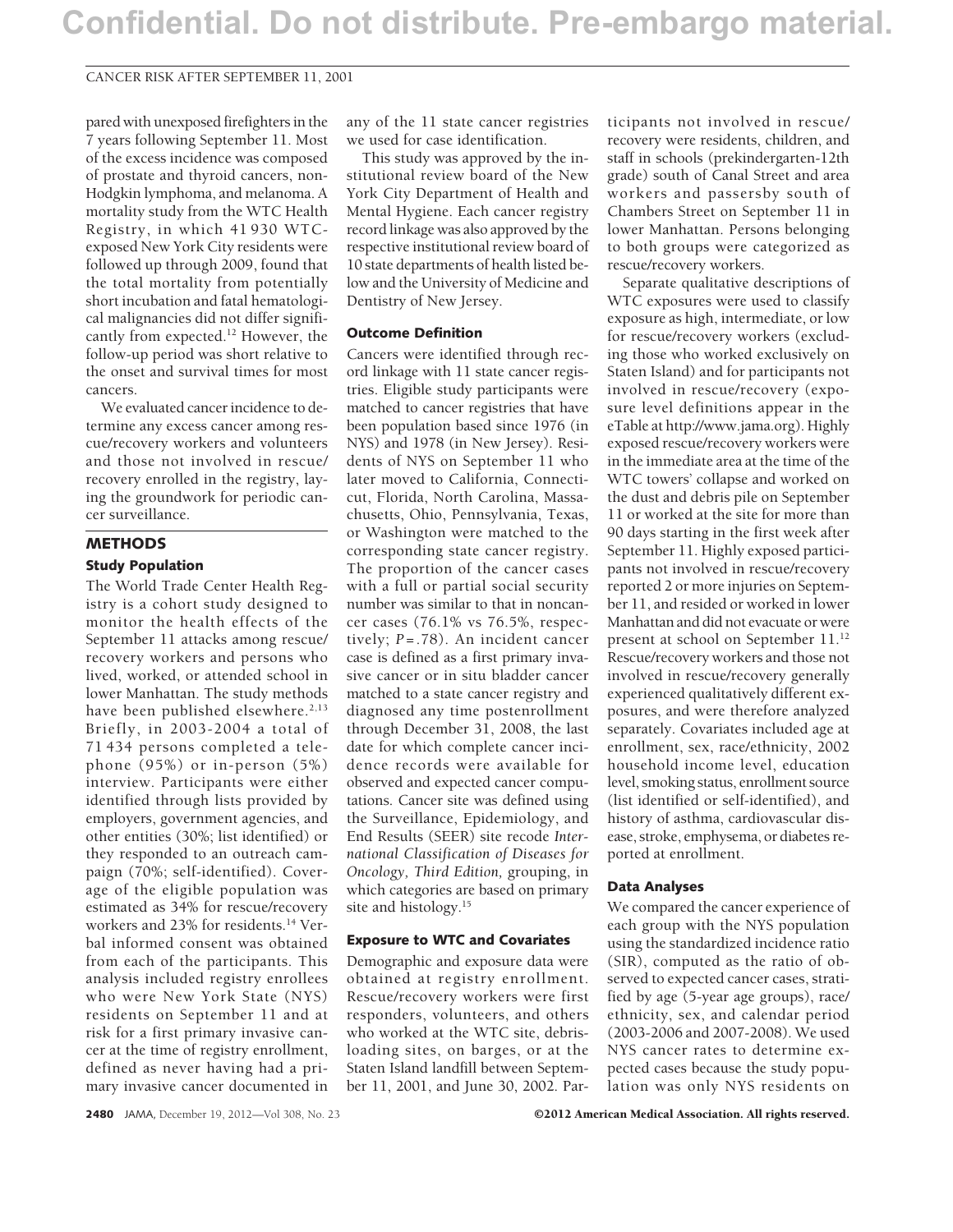September 11 and the NYS cancer registry was the source of all but 5% of study cases.

We constructed our analysis to increase the likelihood of detecting September 11 exposure–related cancer at this early stage of follow-up. A little more than 7 years elapsed between September 11 and the end of follow-up, which is less than the average latency period for most solid tumors. Nevertheless, short latency periods have been reported for cancers associated with exposure to chemicals in adults<sup>16</sup> and exposure to radiation in children.17 We hypothesized that any exposurerelated cancers would be more likely to emerge at least 5 years after September 11 and thus divided the follow-up interval into early (enrollment through 2006) and later (2007-2008) periods, and focused on cancers occurring in the later period.

We computed SIRs separately for the rescue/recovery workers and participants not involved in rescue/recovery, after excluding 1820 enrollees (61 cancers) with unknown ethnicity or unclassifiable race. Person-time of observation for each participant was calculated from the date of enrollment until the first cancer diagnosis, death, or December 31, 2008, whichever came first. The 95% confidence intervals of the SIRs were calculated using Byar approximation to the exact Poisson distribution.<sup>18</sup>

We also computed the rate differences (RDs) and 95% confidence intervals for the later period as the difference between the actual incidence rate per 100 000 person-years of the study population and the incidence rate in the NYS general population, adjusted by age, sex, race/ethnicity, and calendar-year time to the distribution of person-years in our study population. The statistical significance and 95% confidence intervals for the RDs were computed based on the assumption of a Poisson distribution. We did not adjust the *P* values for multiple comparisons.

Cancer sites with significantly elevated SIRs in the later period were se-

lected for within-cohort comparisons during the entire follow-up period and were examined by exposure category using Cox proportional hazards models separately for rescue/recovery workers and participants not involved in rescue/recovery. Hematological cancers, which include myeloma, leukemia, and lymphoma, also were examined using the Cox model because each has a potentially shorter latency period compared with solid tumors and thus might be more likely to show an early increase. Additionally, lung cancer was included because the dust and debris from the WTC site contained silica, asbestos, and other carcinogens that have been associated with lung cancer. No violation of the proportional hazards assumption was observed for any model. Hazard ratios (HRs) and 95% confidence intervals were adjusted for age at enrollment, sex, race/ethnicity, smoking status, education level, income level, and history of a serious, nonmalignant medical condition as described above. Source of enrollment (selfidentified vs list identified) was included in multivariate analyses to control for potential selection bias.

To account for a 5-year lag time from first WTC exposure, we reran the Cox models under the assumption that cancers diagnosed in the early period were unlikely to be caused by WTC exposures, thereby treating all study participants in the early period as if they were not exposed while retaining the originally assigned WTC exposure category in the later period.

Because we did not have data on the cancer screening practices of the participants, we indirectly assessed potential screening bias in 2 ways. First, we compared the number of stage I cancers for selected sites as a proportion of total cancer diagnoses in the study population with the corresponding proportion in the NYS population during the same period based on the assumption that screening-detected cancers are more likely to be earlystage cancers. Second, we compared the proportions of participants who reported a routine physical checkup

CANCER RISK AFTER SEPTEMBER 11, 2001



<sup>a</sup>Of the 21 850 rescue/recovery workers, there were<br>21 371 who worked at the World Trade Center site and 479 who worked exclusively at the Staten Island recovery operation landfill or on transportation barges.

within the preceding 12 months between those with and without subsequent cancers among all follow-up participants. Proportions were compared using the Pearson  $\chi^2$  test.

Descriptive and multivariate analyses were performed using SAS software version 9.2 (SAS Institute Inc), and SIRs were computed using SEER\*Stat MP-SIR sessions software version 7.0.5 (http://www.seer.cancer.gov/seerstat). Significance was set at a 2-sided *P* value of less than .05.

#### **RESULTS**

This analysis was restricted to the 55 778 enrollees who were NYS residents on September 11 (78% of all registry enrollees) and at risk for a first primary invasive cancer at enrollment (**FIGURE**). We excluded enrollees with preenrollment invasive cancers (n=1473), those with unknown age or sex (n=141), and those who died before the start of follow-up  $(n=148)$  or withdrew with an undocumented date (n=212). Of the 55 778 enrollees, 90% remained in NYS throughout the follow-up period, 8% moved to states covered by the 10 state cancer registries mentioned earlier, and 2% moved elsewhere.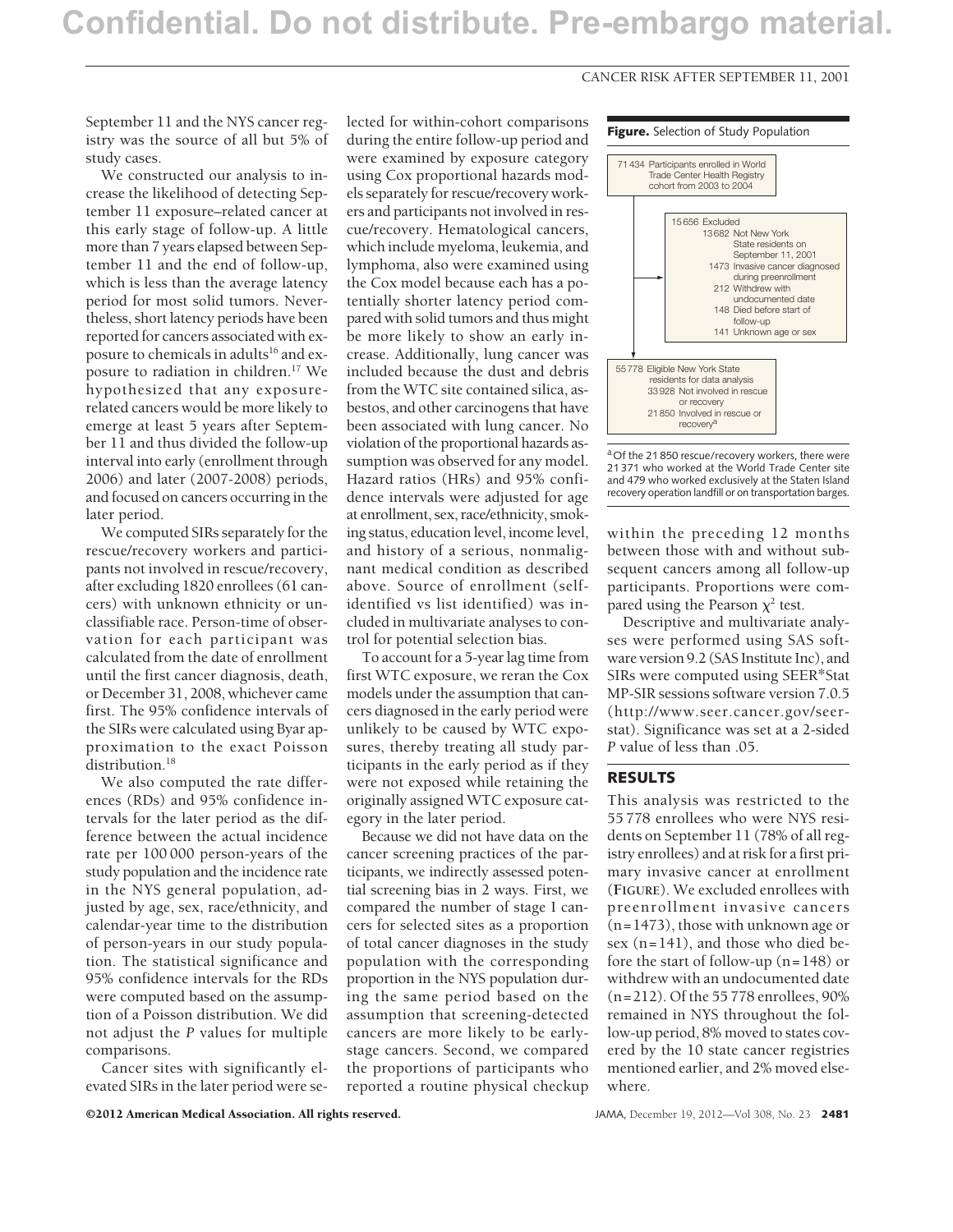Through December 31, 2008, 1187 incident cancers were reported among the 55 778 eligible enrollees, with an accumulated 253 269 person-years. Of

these 1187 cancers, 439 (37%) were diagnosed among rescue/recovery workers and 748 (63%) were among participants not involved in rescue/recovery.

|                                                             |  | <b>Table 1.</b> Characteristics of Rescue/Recovery Workers With and Without First Primary |  |
|-------------------------------------------------------------|--|-------------------------------------------------------------------------------------------|--|
| Incident Cancer During the Follow-up Period ( $n = 21850$ ) |  |                                                                                           |  |

|                                                                                                                                                                                           | No. (%) of Rescue/Recovery Workers<br>by First Primary Cancer Diagnosis<br>During the Follow-up Period |                             |            |
|-------------------------------------------------------------------------------------------------------------------------------------------------------------------------------------------|--------------------------------------------------------------------------------------------------------|-----------------------------|------------|
|                                                                                                                                                                                           | <b>Cancer Cases</b><br>$(n = 439)$                                                                     | No Cancer<br>$(n = 21 411)$ | P<br>Value |
| Source of enrollment<br>List identified                                                                                                                                                   | 147 (33.5)                                                                                             | 6495 (30.3)                 | .16        |
| Self-identified                                                                                                                                                                           | 292 (66.5)                                                                                             | 14916 (69.7)                |            |
| Age at enrollment, y<br>$<$ 20                                                                                                                                                            | 0                                                                                                      | 69 (0.3)                    |            |
| 20-34                                                                                                                                                                                     | 20(4.6)                                                                                                | 4670 (21.8)                 |            |
| 35-44                                                                                                                                                                                     | 73 (16.6)                                                                                              | 8406 (39.3)                 | < 0.001    |
| 45-64                                                                                                                                                                                     | 313 (71.3)                                                                                             | 7977 (37.3)                 |            |
| $\geq 65$                                                                                                                                                                                 | 33(7.5)                                                                                                | 289 (1.4)                   |            |
| <b>Sex</b><br>Male                                                                                                                                                                        | 366 (83.4)                                                                                             | 17 299 (80.8)               |            |
| Female                                                                                                                                                                                    | 73 (16.6)                                                                                              | 4112 (19.2)                 | .18        |
| Race/ethnicity<br>Non-Hispanic white                                                                                                                                                      | 308 (70.2)                                                                                             | 14 218 (66.4)               |            |
| Non-Hispanic black                                                                                                                                                                        | 55 (12.5)                                                                                              | 2353 (11.0)                 |            |
| Hispanic                                                                                                                                                                                  | 43 (9.8)                                                                                               | 3463 (16.2)                 |            |
| Asian                                                                                                                                                                                     | 7 (1.6)                                                                                                | 630 (2.9)                   | < 0.001    |
| American Indian or Alaska Native                                                                                                                                                          | 8(1.8)                                                                                                 | 133 (0.6)                   |            |
| Unknown                                                                                                                                                                                   | 18(4.1)                                                                                                | 614 (2.9)                   |            |
| Education at enrollment<br><high school<="" td=""><td>38(8.7)</td><td>1260 (5.9)</td><td></td></high>                                                                                     | 38(8.7)                                                                                                | 1260 (5.9)                  |            |
| High school                                                                                                                                                                               | 122 (27.8)                                                                                             | 5454 (25.5)                 |            |
| Some college                                                                                                                                                                              | 112 (25.5)                                                                                             | 6729 (31.4)                 | .02        |
| ≥College degree                                                                                                                                                                           | 160 (36.4)                                                                                             | 7682 (35.9)                 |            |
| Unknown                                                                                                                                                                                   | 7(1.6)                                                                                                 | 286 (1.3)                   |            |
| Household income in 2002, \$<br>$<$ 50 000                                                                                                                                                | 87 (19.8)                                                                                              | 5137 (24.0)                 |            |
| 50 000-<150 000                                                                                                                                                                           | 274 (62.4)                                                                                             | 13 183 (61.6)               | .09        |
| $\geq$ 150000                                                                                                                                                                             | 33(7.5)                                                                                                | 1249 (5.8)                  |            |
| Unknown                                                                                                                                                                                   | 45 (10.3)                                                                                              | 1842 (8.6)                  |            |
| Smoking status at enrollment<br>Current                                                                                                                                                   | 70 (15.9)                                                                                              | 4010 (18.7)                 |            |
| Former                                                                                                                                                                                    | 156 (35.7)                                                                                             | 5559 (26.0)                 | < 0.001    |
| Never                                                                                                                                                                                     | 207 (47.0)                                                                                             | 11 603 (54.2)               |            |
| Unknown                                                                                                                                                                                   | 6 (1.4)                                                                                                | 239 (1.1)                   |            |
| Preexisting medical condition <sup>a</sup><br>Yes                                                                                                                                         | 163 (37.1)                                                                                             | 4467 (20.9) -               | < 0.001    |
| No or unknown                                                                                                                                                                             | 276 (62.9)                                                                                             | 16944 (79.1)                |            |
| World Trade Center exposure level <sup>b</sup><br>Low                                                                                                                                     | 26 (5.9)                                                                                               | 1456 (6.8)                  |            |
| Intermediate                                                                                                                                                                              | 330 (75.2)                                                                                             | 16382 (76.5)                |            |
| High                                                                                                                                                                                      | 58 (13.2)                                                                                              | 2884 (13.5)                 | .04        |
| Missing or unknown                                                                                                                                                                        | 6(1.4)                                                                                                 | 229(1.1)                    |            |
| Worked exclusively at Staten<br><b>Island</b> site                                                                                                                                        | 19 (4.3)                                                                                               | 460 (2.2)                   |            |
| a included asthma, cardiovascular disease, stroke, emphysema, or diabetes reported at enrollment.<br><sup>b</sup> Exposure level definitions appear in the eTable at http://www.jama.com. |                                                                                                        |                             |            |

The median age at diagnosis across all cancer sites was 57 years (range, 22- 103 years); none was diagnosed in persons younger than 20 years old. Characteristics of cancer cases and those without cancer are shown in **TABLE 1** for rescue/recovery workers and in **TABLE 2** for participants not involved in rescue/recovery. Participants diagnosed with cancer in both groups were significantly older, less likely to be Hispanic, and more likely to be ever smokers, and to have a prior history of medical conditions. The proportion who reported having a routine physical checkup within the preceding 12 months among those with subsequent cancer was not different from the proportion among those not diagnosed with cancer (72% vs 69%, respectively; *P*=.17).

#### **Cancer Incidence Among Rescue/Recovery Workers**

We excluded from the SIR analysis 632 rescue/recovery workers with unknown race/ethnicity, of whom 18 were cases. This left 421 cases for the SIR analysis. There were 198 cancers (47%) occurring in the early period and 223 (53%) in the later period. For all sites combined, cancer incidence was not significantly different from that in the reference population during either the early period (SIR, 0.94; 95% CI, 0.82 to 1.08) or the later period (SIR, 1.14; 95% CI, 0.99 to 1.30) (RD, 67 [95% CI, 5.5 to 126.2] per 100 000 personyears; **TABLE 3**).

Of the 23 cancer sites investigated, 3 had significantly elevated incidence during the later period: prostate  $(n=67;$ SIR, 1.43 [95% CI, 1.11-1.82]; RD, 61 [95% CI, 20.1-91.4] per 100 000 person-years), thyroid (n=13; SIR, 2.02 [95% CI, 1.07-3.45]; RD, 16 [95% CI, 2.1-22.6] per 100 000 person-years), and multiple myeloma (n=7; SIR, 2.85 [95% CI, 1.15-5.88]; RD, 11.1 [95% CI, 2.2-14.2] per 100 000 person-years). Of these 3, thyroid cancer also was significantly elevated during the early period (n=14; SIR, 2.22 [95% CI, 1.22- 3.73]). Ovarian cancer was significantly elevated during the early period ( $n \leq 5$ ;

**2482** JAMA, December 19, 2012—Vol 308, No. 23 ©2012 American Medical Association. All rights reserved.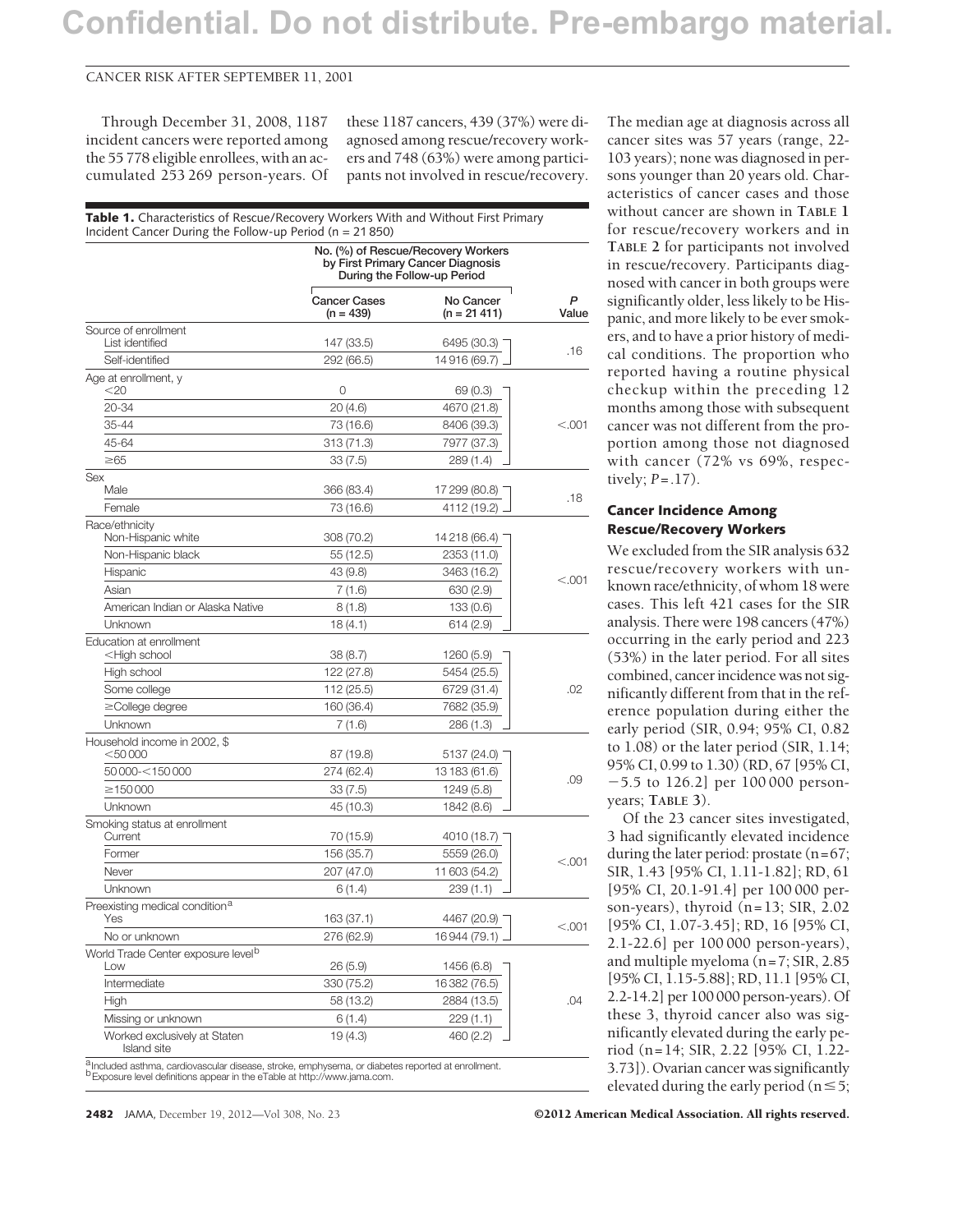SIR, 3.32 [95% CI, 1.08-7.74]) but not during the later period (no cases reported). Nonsignificant SIRs exceeding 2.0 were observed for Hodgkin lymphoma in both periods based on 5 cases or less in each period.

Firefighters enrolled in the registry may have been included in the study by Zeig-Owens et al.<sup>11</sup> We recalculated later period SIRs excluding 2965 (2888 males and 77 females) FDNY firefighters in the registry to address the possibility that annual cancer screening of firefighters might lead to earlier cancer diagnoses. After exclusion, the later period SIR for thyroid cancer decreased and became nonsignificant (n=10; SIR, 1.76 [95% CI, 0.85- 3.24]), whereas the SIRs for prostate cancer (n=54; SIR, 1.35 [95% CI, 1.01- 1.76]) and multiple myeloma (n=6; SIR, 2.79 [95% CI, 1.02-6.06]) remained significantly elevated.

A significantly reduced SIR was observed for lung cancer during the early period based on 11 observed cases (SIR, 0.49 [95% CI, 0.24 to 0.87]). The later period SIR for lung cancer was reduced but was not statistically significant (n=13; SIR, 0.65 [95% CI, 0.35 to 1.12]; RD,  $-17.2$  [95% CI,  $-59.2$  to 3.4] per 100 000 person-years). No mesothelioma cases were reported. Breast cancer among female rescue/recovery workers was significantly reduced during the early period  $(n=6; SIR, 0.40)$ [95% CI, 0.15 to 0.87]), but not during the later period.

#### **Cancer Incidence Among Participants Not Involved in Rescue/Recovery**

We excluded from the SIR analysis 1188 participants not involved in rescue/ recovery with unkown race/ethnicity, of whom 43 were cases. This left 705 cases for the SIR analysis. There were 381 cancers (54%) in the early and 324 (46%) in the later period (**TABLE 4**). For all cancer sites combined, cancer incidence was not significantly different from the reference population during either the early (SIR, 0.92 [95% CI, 0.83 to 1.02]) or later period (SIR, 0.92 [95% CI, 0.83 to 1.03]; RD,  $-45.0$ 

 $[95\% \text{ CI}, -106.1 \text{ to } 15.1]$  per 100 000 person-years).

In the early period, the SIR for Hodgkin lymphoma was significantly higher than expected (n=8; SIR, 2.60 [95% CI, 1.12 to 5.13]) and colorectal cancer was significantly lower than expected (n=25; SIR, 0.64 [95% CI, 0.42 to 0.95]). Both cancers were nonsignificant in the later period with the SIR for

CANCER RISK AFTER SEPTEMBER 11, 2001

|  | <b>Table 2.</b> Characteristics of Participants Not Involved in Rescue/Recovery With and Without |  |  |
|--|--------------------------------------------------------------------------------------------------|--|--|
|  | First Primary Incident Cancer During the Follow-up Period ( $n = 33928$ )                        |  |  |

|                                                                                                   |                                    | No. (%) of Participants<br>Not Involved in Rescue/Recovery<br>by First Primary Cancer Diagnosis<br>During Follow-up Period |            |  |  |
|---------------------------------------------------------------------------------------------------|------------------------------------|----------------------------------------------------------------------------------------------------------------------------|------------|--|--|
|                                                                                                   | <b>Cancer Cases</b><br>$(n = 748)$ | No Cancer<br>$(n = 33180)$                                                                                                 | P<br>Value |  |  |
| Source of enrollment                                                                              |                                    |                                                                                                                            |            |  |  |
| List identified<br>Self-identified                                                                | 198 (26.5)<br>550 (73.5)           | 7833 (23.6)<br>25 347 (76.4)                                                                                               | .07        |  |  |
| Age at enrollment, y                                                                              |                                    |                                                                                                                            |            |  |  |
| $<$ 20                                                                                            | 0                                  | 2954 (8.9)                                                                                                                 |            |  |  |
| 20-34                                                                                             | 28 (3.7)                           | 7743 (23.3)                                                                                                                |            |  |  |
| 35-44                                                                                             | 84 (11.2)                          | 8025 (24.2)                                                                                                                | < 0.001    |  |  |
| 45-64                                                                                             | 475 (63.5)                         | 12571 (37.9)                                                                                                               |            |  |  |
| $\geq 65$                                                                                         | 161 (21.5)                         | 1887 (5.7)                                                                                                                 |            |  |  |
| Sex                                                                                               |                                    |                                                                                                                            |            |  |  |
| Male                                                                                              | 336 (44.9)                         | 14 670 (44.2)                                                                                                              | .70        |  |  |
| Female                                                                                            | 412 (55.1)                         | 18510 (55.8)                                                                                                               |            |  |  |
| Race/ethnicity<br>Non-Hispanic white                                                              | 441 (59.0)                         | 17 927 (54.0)                                                                                                              |            |  |  |
| Non-Hispanic black                                                                                | 118 (15.8)                         | 5153 (15.5)                                                                                                                |            |  |  |
| Hispanic                                                                                          | 66 (8.8)                           | 4734 (14.3)                                                                                                                |            |  |  |
| Asian                                                                                             | 77 (10.3)                          | 4102 (12.4)                                                                                                                | < 0.001    |  |  |
| American Indian or Alaska Native                                                                  | 3(0.4)                             | 119 (0.4)                                                                                                                  |            |  |  |
| Unknown                                                                                           | 43 (5.8)                           | 1145 (3.5)                                                                                                                 |            |  |  |
| Education at enrollment                                                                           |                                    |                                                                                                                            |            |  |  |
| <high school<="" td=""><td>67 (9.0)</td><td>4274 (12.9)</td><td></td></high>                      | 67 (9.0)                           | 4274 (12.9)                                                                                                                |            |  |  |
| High school                                                                                       | 124 (16.6)                         | 4777 (14.4)                                                                                                                |            |  |  |
| Some college                                                                                      | 158(21.1)                          | 6143 (18.5)                                                                                                                |            |  |  |
| $\geq$ College                                                                                    | 381 (50.9)                         | 17460 (52.6)                                                                                                               | .002       |  |  |
| Unknown                                                                                           | 18(2.4)                            | 526(1.6)                                                                                                                   |            |  |  |
| Household income in 2002, \$<br>$<$ 50000                                                         | 256 (34.2)                         | 12 026 (36.2)                                                                                                              |            |  |  |
| 50 000-<150 000                                                                                   | 291 (38.9)                         | 12 553 (37.8)                                                                                                              |            |  |  |
| ≥150000                                                                                           | 78 (10.4)                          | 4238 (12.8)                                                                                                                | .02        |  |  |
| Unknown                                                                                           | 123 (16.4)                         | 4363 (13.1)                                                                                                                |            |  |  |
| Smoking status at enrollment                                                                      |                                    |                                                                                                                            |            |  |  |
| Current                                                                                           | 120 (16.0)                         | 4788 (14.4)                                                                                                                |            |  |  |
| Former                                                                                            | 275 (36.8)                         | 7683 (23.2)                                                                                                                | < .001     |  |  |
| Never                                                                                             | 337 (45.1)                         | 18729 (56.4)                                                                                                               |            |  |  |
| Unknown                                                                                           | 16(2.1)                            | 1980 (6.0)                                                                                                                 |            |  |  |
| Preexisting medical condition <sup>a</sup>                                                        |                                    |                                                                                                                            |            |  |  |
| Yes                                                                                               | 335 (44.8)                         | 8013 (24.2) 7                                                                                                              | < 0.001    |  |  |
| No or unknown                                                                                     | 413 (55.2)                         | 25 167 (75.8)                                                                                                              |            |  |  |
| World Trade Center exposure level <sup>b</sup><br>Low                                             | 347 (46.4)                         | 16054 (48.4)                                                                                                               |            |  |  |
| Intermediate                                                                                      | 326 (43.6)                         | 14 220 (42.9)                                                                                                              |            |  |  |
| High                                                                                              | 57(7.6)                            | 2476 (7.5)                                                                                                                 | .06        |  |  |
| Missing or unknown                                                                                | 18(2.4)                            | 430 (1.3)                                                                                                                  |            |  |  |
| a Included asthma, cardiovascular disease, stroke, emphysema, or diabetes reported at enrollment. |                                    |                                                                                                                            |            |  |  |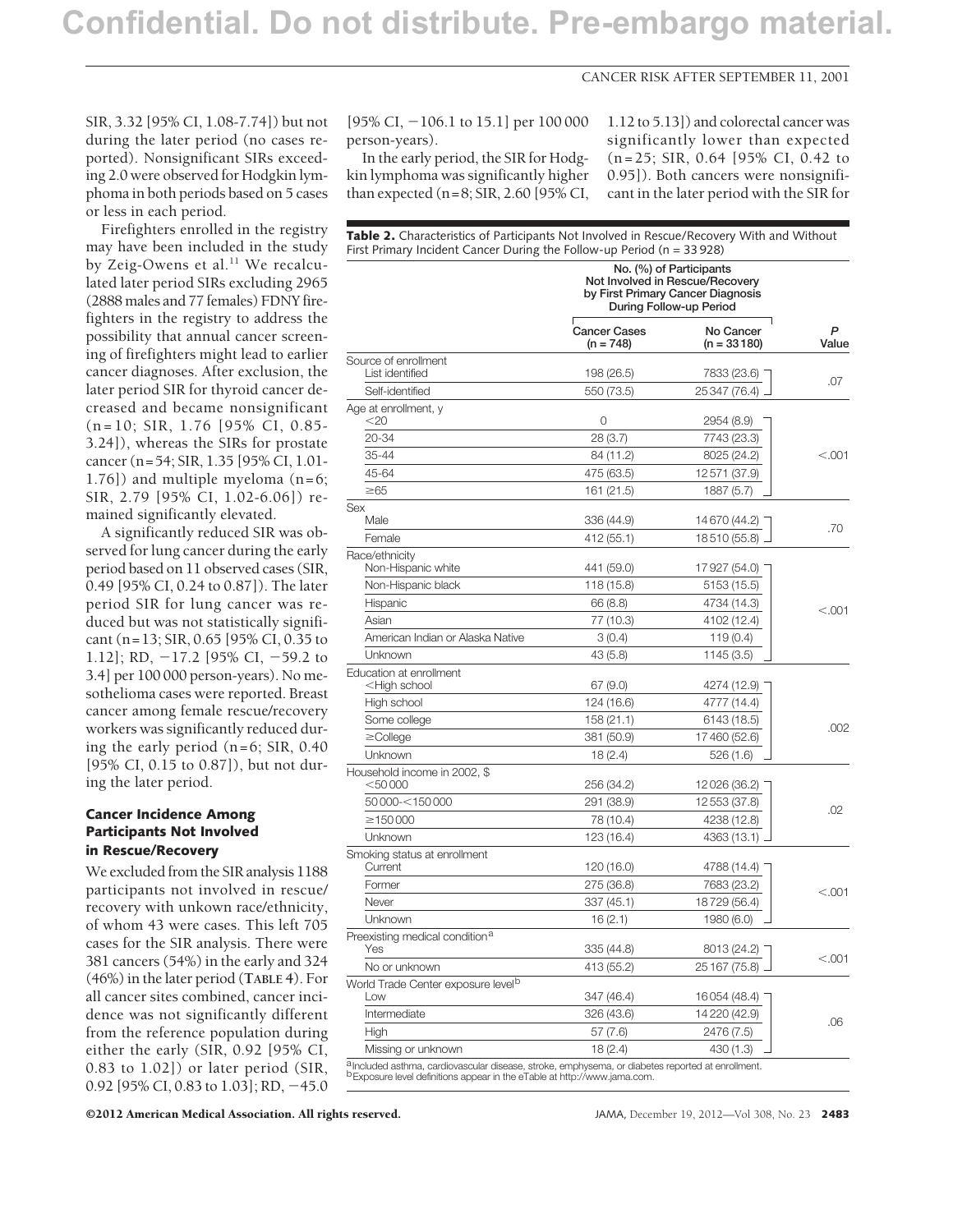Hodgkin lymphoma dropping below 1  $(n \leq 5; SIR, 0.48 [95\% CI, 0.01 to 2.66];$ RD,  $-1.7$  [95% CI,  $-158.3$  to 1.0] per 100 000 person-years). There were fewer observed lung cancer cases than expected during both periods.

#### **Proportional Hazards Analyses**

**TABLE 5** shows the adjusted HRs (AHRs) by exposure level for selected cancers during the entire follow-up

period. Multivariate analyses were not performed separately for myeloma, Hodgkin lymphoma, or leukemias due to very small numbers of cases. The exposure metric was not significantly associated with any individual cancer site for either group. For hematological cancers among rescue/ recovery workers, the intermediate exposure AHR was 3.7, and the high exposure AHR was 4.5 compared with the low exposure level; however, neither the trend nor either AHR was significant (*P*=.20 for trend). When a 5-year lag time was introduced, the AHRs for hematological cancer were lower for both intermediate (AHR, 1.6 [95% CI, 0.8-3.0]) and high exposure (AHR, 1.5 [95% CI, 0.5-4.5]). All of the 95% confidence intervals in Table 5 included unity and were thus not statistically significant.

**Table 3.** Standardized Incidence Ratio (SIR) Adjusted for Age, Race/Ethnicity, and Sex and 2007-2008 Rate Difference of First Primary Cancer Site Among Rescue/Recovery Workers With Known Race/Ethnicity Using the New York State Population Rate as Reference (n = 21 218)

|                                                | <b>Early Period</b><br>(Enrollment Through 2006)<br>$(n = 21218)^a$ |                           | <b>Later Period</b><br>$(2007 - 2008)$<br>$(n = 20991)^{b}$ |                           | <b>Incidence Rate</b><br>per 100 000<br>Person-Years<br>$(2007 - 2008)$ |                          |                                            |
|------------------------------------------------|---------------------------------------------------------------------|---------------------------|-------------------------------------------------------------|---------------------------|-------------------------------------------------------------------------|--------------------------|--------------------------------------------|
| <b>Cancer Site</b>                             | No.<br>Observed <sup>c</sup>                                        | SIR (95% CI) <sup>d</sup> | No.<br>Observed <sup>e</sup>                                | SIR (95% CI) <sup>d</sup> | Rescue/<br>Recovery<br>Workers                                          | <b>NYS</b><br>Population | RD (95% CI)<br>per 100 000<br>Person-Years |
| All first primary invasive<br>malignant tumors | 198                                                                 | 0.94 (0.82 to 1.08)       | 223                                                         | 1.14 (0.99 to 1.30)       | 546.7                                                                   | 479.6                    | 67.1 ( $-5.5$ to 126.2)                    |
| Oral cavity and pharynx                        | 8                                                                   | 1.13 (0.49 to 2.24)       | $\leq 5$                                                    | 0.77 (0.25 to 1.80)       | 12.3                                                                    | 15.9                     | $-3.7$ ( $-36.8$ to 5.4)                   |
| Esophagus                                      | $\leq 5$                                                            | 1.43 (0.39 to 3.67)       | $\leq 5$                                                    | 1.16 (0.24 to 3.39)       | 7.4                                                                     | 6.3                      | $1.0 (-23.3 to 5.2)$                       |
| Stomach                                        | $\leq 5$                                                            | 0.52 (0.06 to 1.88)       | $\leq 5$                                                    | 0.91 (0.19 to 2.67)       | 7.4                                                                     | 8.1                      | $-0.7$ ( $-31.4$ to 4.6)                   |
| Colorectal                                     | 15                                                                  | 0.80 (0.45 to 1.31)       | 21                                                          | 1.24 (0.77 to 1.90)       | 51.5                                                                    | 41.5                     | $10.0$ (-15.4 to 24.4)                     |
| Liver and intrahepatic<br>bile duct            | $\leq 5$                                                            | 0.43 (0.05 to 1.54)       | 6                                                           | 1.22 (0.45 to 2.67)       | 14.7                                                                    | 12.1                     | $2.7$ (-18.0 to 9.2)                       |
| Pancreas                                       | 6                                                                   | 1.37 (0.50 to 2.97)       | $\leq 5$                                                    | 0.70 (0.14 to 2.03)       | 7.4                                                                     | 10.5                     | $-3.2$ ( $-45.2$ to 3.7)                   |
| Larynx                                         | $\leq 5$                                                            | 1.76 (0.57 to 4.11)       | $\mathbf{0}$                                                | 0 (0 to 1.52)             |                                                                         |                          |                                            |
| Lung and bronchus                              | 11                                                                  | 0.49 (0.24 to 0.87)       | 13                                                          | 0.65 (0.35 to 1.12)       | 31.9                                                                    | 49.0                     | $-17.2$ (-59.2 to 3.4)                     |
| Melanoma of the skin                           | 14                                                                  | 1.61 (0.88 to 2.70)       | 10                                                          | 1.32 (0.63 to 2.43)       | 24.5                                                                    | 18.6                     | $5.9(-14.4 \text{ to } 14.4)$              |
| Female breast                                  | 6                                                                   | 0.40 (0.15 to 0.87)       | 18                                                          | 1.39 (0.82 to 2.20)       | 231.9                                                                   | 166.9                    | 65.1 (-50.9 to 126.5)                      |
| Cervix uteri                                   | 0                                                                   | 0 (0 to 2.67)             | $\circ$                                                     | 0(0 to 3.45)              |                                                                         |                          |                                            |
| Corpus uterus and not<br>otherwise specified   | $\leq 5$                                                            | 0.97 (0.20 to 2.83)       | $\circ$                                                     | 0 (0 to 1.27)             |                                                                         |                          |                                            |
| Ovary                                          | $\leq 5$                                                            | 3.32 (1.08 to 7.74)       | $\circ$                                                     | 0(0 to 3.04)              |                                                                         |                          |                                            |
| Prostate                                       | 48                                                                  | 1.12 (0.83 to 1.49)       | 67                                                          | 1.43 (1.11 to 1.82)       | 202.8                                                                   | 141.9                    | 61.0 (20.1 to 91.4)                        |
| <b>Testis</b>                                  | $\leq 5$                                                            | 0.75 (0.15 to 2.18)       | $\leq 5$                                                    | 0.36 (0.01 to 1.98)       | 3.0                                                                     | 8.4                      | $-5.4$ ( $-299.7$ to 1.5)                  |
| Urinary bladder                                | 9                                                                   | 0.96 (0.44 to 1.83)       | 8                                                           | 0.94 (0.41 to 1.85)       | 19.6                                                                    | 20.9                     | $-1.3$ ( $-28.2$ to 9.0)                   |
| Kidney and renal pelvis                        | 6                                                                   | 0.68 (0.25 to 1.48)       | 12                                                          | 1.38 (0.71 to 2.41)       | 29.4                                                                    | 21.3                     | $8.1$ (-12.0 to 17.2)                      |
| Brain and other<br>nervous system              | $\leq 5$                                                            | 1.02 (0.28 to 2.62)       | $\leq 5$                                                    | 0.68 (0.08 to 2.45)       | 4.9                                                                     | 7.2                      | $-2.3$ ( $-56.4$ to 2.9)                   |
| Thyroid                                        | 14                                                                  | 2.22 (1.22 to 3.73)       | 13                                                          | 2.02 (1.07 to 3.45)       | 31.9                                                                    | 15.8                     | 16.1 (2.1 to 22.6)                         |
| Hodgkin lymphoma                               | $\leq 5$                                                            | 2.08 (0.68 to 4.86)       | $\leq 5$                                                    | 2.47 (0.67 to 6.31)       | 9.8                                                                     | 4.0                      | $5.8(-4.8 \text{ to } 8.3)$                |
| Non-Hodgkin lymphoma                           | 12                                                                  | 1.10 (0.57 to 1.92)       | 11                                                          | 1.15 (0.57 to 2.06)       | 27.0                                                                    | 23.4                     | $3.5$ ( $-20.3$ to 13.9)                   |
| Multiple myeloma                               | $\leq 5$                                                            | 0.38 (0.01 to 2.11)       | $\overline{7}$                                              | 2.85 (1.15 to 5.88)       | 17.2                                                                    | 6.0                      | 11.1 (2.2 to 14.2)                         |
| Leukemia                                       | $\leq 5$                                                            | 0.73 (0.20 to 1.87)       | 6                                                           | 1.25 (0.46 to 2.72)       | 14.7                                                                    | 11.8                     | $2.9(-17.3 \text{ to } 9.3)$               |

Abbreviations: NYS, New York State; RD, rate difference.<br><sup>8</sup> Analysis limited to the 21 218 rescue/recovery workers with known race/ethnicity.<br><sup>D</sup> By the late period, of the 21 218 rescue/recovery workers with known race/e

eligible for inclusion in the late period analysis.<br><sup>c</sup> Defined as the first primary cancers that were diagnosed between enrollment and December 31, 2006. All observed cancer cases were documented in the NYS cancer registr

Hygiene and New York State cancer registry policies of not reporting small numbers.<br><sup>d</sup> Expected cancers are based on 2003-2006 NYS incidence rates for the early period and 2007-2008 rates for the later period.<br><sup>e</sup> Defined (n=209) and other state cancer registries (California=2, Connecticut=1, Florida=6, North Carolina=1, New Jersey=1, and Pennsylvania=3). Exact numbers not provided to comply with internal New York City Department of Health and Mental Hygiene and New York State cancer registry policies of not reporting small numbers.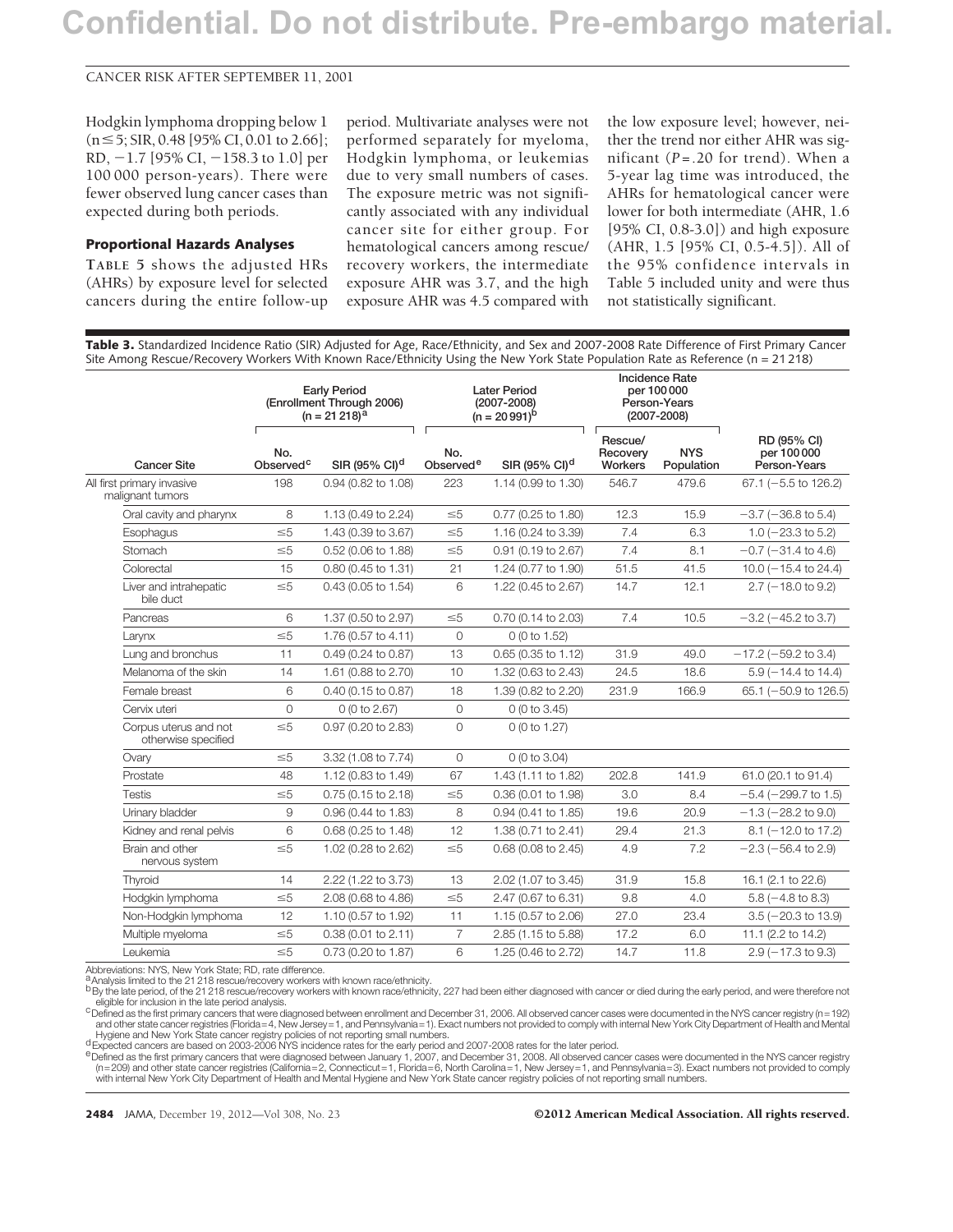### **COMMENT**

Dust, debris, and fumes from the WTC contained known and suspected carcinogens, including polycyclic aromatic hydrocarbons, asbestos, benzene, and dioxins.10,19-21 At issue is whether dosages to exposed individuals were sufficient to cause excess malignancies and, if so, whether such excesses are epidemiologically detectable at present. Also at issue is whether any specific cancer site with an observed excess might plausibly be related to September 11 exposure. In this early study with less than 8 years of follow-up, there was no statistically significant increased incidence for all cancer sites combined. Among rescue/recovery workers, however, multiple myeloma and prostate and thyroid cancers were significantly elevated in the later period. None of the cancers chosen for within-cohort comparisons (including the 3 with elevated SIRs) was associated with intensity of WTC exposure. The increase in hematological cancers with increasing exposure in rescue/ recovery workers was not statistically significant.

**Table 4.** Standardized Incidence Ratio (SIR) Adjusted for Age, Race/Ethnicity, and Sex and 2007-2008 Rate Difference of First Primary Cancer Site Among Participants Not Involved in the Rescue/Recovery With Known Race/Ethnicity Using New York State Population Rate as Reference  $(n = 32740)$ 

|                                                | <b>Early Period</b><br>(Enrollment Through 2006)<br>$(n = 32740)^a$ |                           | <b>Later Period</b><br>$(2007 - 2008)$<br>$(n = 32216)^{b}$ |                           | <b>Incidence Rate</b><br>per 100 000<br>Person-Years<br>$(2007 - 2008)$ |                          |                                            |
|------------------------------------------------|---------------------------------------------------------------------|---------------------------|-------------------------------------------------------------|---------------------------|-------------------------------------------------------------------------|--------------------------|--------------------------------------------|
| <b>Cancer Site</b>                             | No.<br>Observed <sup>c</sup>                                        | SIR (95% CI) <sup>d</sup> | No.<br>Observed <sup>e</sup>                                | SIR (95% CI) <sup>d</sup> | <b>Not</b><br>Involved<br>in Rescue/<br>Recovery                        | <b>NYS</b><br>Population | RD (95% CI)<br>per 100 000<br>Person-Years |
| All first primary invasive<br>malignant tumors | 381                                                                 | 0.92 (0.83 to 1.02)       | 324                                                         | 0.92 (0.83 to 1.03)       | 518.0                                                                   | 563.1                    | $-45.0$ ( $-106.1$ to 15.1)                |
| Oral cavity and pharynx                        | 10                                                                  | 1.03 (0.49 to 1.89)       | 6                                                           | 0.73 (0.27 to 1.60)       | 9.6                                                                     | 13.1                     | $-3.5$ ( $-25.9$ to 3.6)                   |
| Esophagus                                      | $\leq 5$                                                            | $0.24$ (0.01 to 1.36)     | $\leq 5$                                                    | 0.29 (0.01 to 1.59)       | 1.6                                                                     | 5.5                      | $-3.9$ ( $-158.3$ to 0.6)                  |
| Stomach                                        | $\leq 5$                                                            | 0.49 (0.13 to 1.25)       | $\leq 5$                                                    | 0.31 (0.04 to 1.11)       | 3.2                                                                     | 10.3                     | $-7.1$ ( $-76.7$ to 0.3)                   |
| Colorectal                                     | 25                                                                  | 0.64 (0.42 to 0.95)       | 23                                                          | 0.75 (0.47 to 1.12)       | 36.8                                                                    | 49.0                     | $-12.3(-41.5$ to 3.9)                      |
| Liver and intrahepatic<br>bile duct            | $\leq 5$                                                            | 0.67 (0.22 to 1.57)       | 9                                                           | 1.30 (0.59 to 2.47)       | 14.4                                                                    | 11.1                     | $3.3(-10.0 to 8.6)$                        |
| Pancreas                                       | 9                                                                   | 0.99 (0.45 to 1.88)       | 8                                                           | 0.99 (0.43 to 1.96)       | 12.8                                                                    | 12.9                     | $-0.1$ ( $-17.0$ to 6.3)                   |
| Larynx                                         | $\leq 5$                                                            | 1.37 (0.45 to 3.20)       | $\circ$                                                     | 0 (0 to 1.25)             |                                                                         |                          |                                            |
| Lung and bronchus                              | 35                                                                  | 0.74 (0.52 to 1.03)       | 26                                                          | 0.66 (0.43 to 0.95)       | 41.6                                                                    | 63.0                     | $-21.4 (-55.1$ to $-2.2)$                  |
| Melanoma of the skin                           | 18                                                                  | 1.48 (0.88 to 2.35)       | 8                                                           | 0.78 (0.33 to 1.53)       | 12.8                                                                    | 16.4                     | $-3.6$ ( $-24.8$ to 4.4)                   |
| Female breast                                  | 84                                                                  | 1.19 (0.95 to 1.48)       | 69                                                          | 1.20 (0.93 to 1.52)       | 197.9                                                                   | 164.9                    | $33.0 (-14.9 to 67.7)$                     |
| Cervix uteri                                   | $\leq 5$                                                            | 0.32 (0.04 to 1.16)       | $\leq 5$                                                    | 0.86 (0.23 to 2.21)       | 11.5                                                                    | 13.3                     | $-1.9$ ( $-38.4$ to 6.3)                   |
| Corpus uterus and not<br>otherwise specified   | 16                                                                  | 1.01 (0.58 to 1.65)       | 14                                                          | 1.01 (0.55 to 1.69)       | 40.1                                                                    | 39.7                     | $0.4$ ( $-32.8$ to 16.4)                   |
| Ovary                                          | $\leq 5$                                                            | 0.68 (0.22 to 1.60)       | $\leq 5$                                                    | 0.53 (0.11 to 1.56)       | 8.6                                                                     | 16.2                     | $-7.6$ ( $-69.6$ to 3.1)                   |
| Prostate                                       | 65                                                                  | 1.18 (0.91 to 1.51)       | 56                                                          | 1.07 (0.81 to 1.39)       | 202.4                                                                   | 189.1                    | 13.2 $(-47.5 \text{ to } 56.8)$            |
| <b>Testis</b>                                  | $\leq 5$                                                            | 0.73 (0.09 to 2.63)       | $\leq 5$                                                    | 1.03 (0.12 to 3.70)       | 7.2                                                                     | 7.0                      | $0.2$ (-53.0 to 5.3)                       |
| Urinary bladder                                | 11                                                                  | 0.71 (0.35 to 1.26)       | 10                                                          | 0.76 (0.36 to 1.40)       | 16.0                                                                    | 21.0                     | $-5.0$ ( $-28.4$ to 4.6)                   |
| Kidney and renal pelvis                        | 11                                                                  | 0.86 (0.43 to 1.53)       | 11                                                          | 0.95 (0.48 to 1.71)       | 17.6                                                                    | 18.5                     | $-0.9$ ( $-19.1$ to 7.3)                   |
| Brain and other<br>nervous system              | $\overline{7}$                                                      | 1.23 (0.50 to 2.54)       | $\leq 5$                                                    | 0.96 (0.26 to 2.45)       | 6.4                                                                     | 6.7                      | $-0.3$ ( $-18.2$ to 3.8)                   |
| Thyroid                                        | 16                                                                  | 1.15 (0.66 to 1.86)       | 16                                                          | 1.15 (0.66 to 1.87)       | 25.6                                                                    | 22.2                     | $3.3 (-13.2 to 11.9)$                      |
| Hodgkin lymphoma                               | 8                                                                   | 2.60 (1.12 to 5.13)       | $\leq 5$                                                    | 0.48 (0.01 to 2.66)       | 1.6                                                                     | 3.3                      | $-1.7$ ( $-158.3$ to 1.0)                  |
| Non-Hodgkin lymphoma                           | 13                                                                  | 0.76 (0.40 to 1.29)       | 20                                                          | 1.40 (0.86 to 2.16)       | 32.0                                                                    | 22.8                     | $9.1$ (-5.2 to 17.2)                       |
| Multiple myeloma                               | $\leq 5$                                                            | 0.76 (0.21 to 1.95)       | $\leq 5$                                                    | 1.09 (0.35 to 2.55)       | 8.0                                                                     | 7.3                      | $0.7$ ( $-14.8$ to $4.9$ )                 |
| Leukemia                                       | 8                                                                   | 0.86 (0.37 to 1.69)       | 8                                                           | 1.06 (0.46 to 2.09)       | 12.8                                                                    | 12.1                     | $0.7$ (-15.0 to 6.7)                       |

Abbreviations: NYS, New York State; RD, rate difference.<br><sup>8</sup> Analysis limited to the 32 740 participants not involved in rescue/recovery with known race/ethnicity.<br><sup>D</sup> By the late period, of the 32 740 participants not inv

were therefore not eligible for inclusion in the late period analysis.<br><sup>C</sup> Defined as the first primary cancers that were diagnosed between enrollment and December 31, 2006. All observed cancer cases were documented in the City Department of Health and Mental Hygiene and New York State cancer registry policies of not reporting small numbers.<br><sup>d</sup> Expected cancers are based on 2003-2006 NYS incidence rates for the early period and 2007-2008 ra

(n=308), and other state cancer registries (California=4, Connecticut=1, Florida=6, North Carolina=1, New Jersey=3, and Pennsylvania=1). Exact numbers not provided to comply with internal New York City Department of Health and Mental Hygiene and New York State cancer registry policies of not reporting small numbers.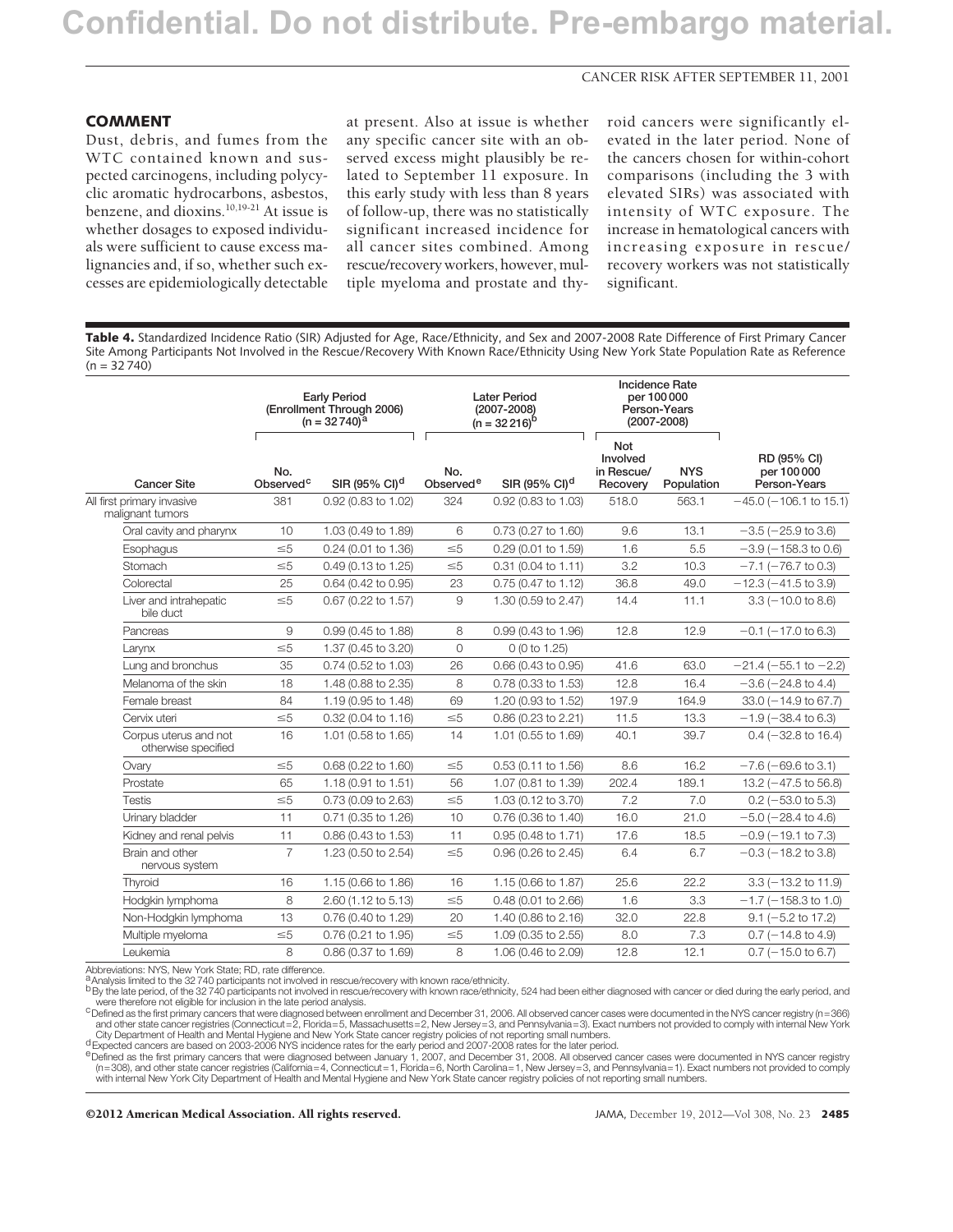Significant excess risks for prostate and thyroid cancers were observed. Both cancers are frequently detected during routine screening examinations, $22,23$  and are potentially subject to surveillance bias. To address this bias, we compared the proportion having a routine physical checkup within the preceding 12 months between those with and without subsequent cancer. The proportions were nearly identical. Furthermore, the respective proportions of prostate and thyroid cancer that were stage I at diagnosis (85% and 66%) were similar to those of the NYS population.<sup>24</sup> These observations suggest that cancer cases in this study may not have received more thorough cancer screening than the NYS population in general, although they do not eliminate the possible role of surveillance bias altogether. Also, our findings might be prone to type I error given the large number of comparisons.

The etiologies of thyroid and prostate cancers are quite different. Thyroid cancer can be caused by ionizing radiation, $25$  but potentially carcinogenic levels of radiation were neither documented nor suspected at the WTC site. Many occupational and environmental causes of prostate cancer have been suggested but studies have been largely inconsistent or inconclusive.<sup>26</sup> Hematological cancers are of special interest because they are generally regarded as having shorter latency periods than solid tumors<sup>27</sup> and are associated with radiation and certain chemicals,<sup>28</sup> and therefore could be early indicators of cancer risk. We observed 7 later period cases of multiple myeloma among rescue/recovery workers, yielding a significantly elevated SIR of 2.85. The age distribution of these 7 cases was consistent with that of the general population, in contrast to the much younger age distribution in a case series report.<sup>29</sup>

In the study by Zeig-Owens et al<sup>11</sup> of an FDNY cohort, the SIR was based on fewer than 5 cases of multiple myeloma and was not statistically significant. Multiple myeloma has been associated with a variety of occupations, including fire fighting,<sup>30</sup> painting, farming and other agricultural work, $31,32$  as well as with exposure to benzene.<sup>16</sup> However, few specific environmental agents have been consistently linked to myeloma. None of the other hematological sites was associated with an elevated SIR among rescue/recovery workers. Reduced risk of later period lung cancer in the participants not involved in rescue/recovery was observed. Lung cancer with its typically long latency period will remain a concern given WTC exposure to asbestos, silica, and other carcinogens.<sup>33</sup>

This study has important strengths. It is the first WTC cancer incidence study that includes both sexes, all ages and races, and both rescue/recovery

Table 5. Cox Proportional Hazard Models to Assess Risk of Cancer as a Function of World Trade Center Exposure Level by Rescue/Recovery Work Status During the Entire Follow-up Period (2003-2008)<sup>a</sup>

|                                                         |                                             | Rescue/Recovery Workers<br>$(n = 21371)^{b}$ |                                             | Participants Not Involved in Rescue or Recovery<br>$(n = 33928)$ |                              |                                             |  |
|---------------------------------------------------------|---------------------------------------------|----------------------------------------------|---------------------------------------------|------------------------------------------------------------------|------------------------------|---------------------------------------------|--|
|                                                         | No. With<br><b>First Incident</b><br>Cancer | Person-Years<br>of Follow-up                 | <b>Adiusted HR</b><br>$(95\% \text{ Cl})^c$ | No. With<br><b>First Incident</b><br>Cancer                      | Person-Years<br>of Follow-up | <b>Adiusted HR</b><br>$(95\% \text{ Cl})^c$ |  |
| Lung and bronchus<br>Low exposure level                 | 2                                           | 6873                                         | 1 [Reference]                               | 24                                                               | 76259                        | 1 [Reference]                               |  |
| Intermediate exposure level                             | 22                                          | 76867                                        | $1.4(0.3-6.5)$                              | 41                                                               | 67423                        | $1.2(0.7 - 2.0)$                            |  |
| High exposure level                                     | $\mathbf{2}$                                | 13395                                        | $1.0(0.1 - 7.8)$                            | 3                                                                | 11848                        | $0.6(0.2 - 2.1)$                            |  |
| Prostate<br>Low exposure level                          | 8                                           | 3582                                         | 1 [Reference]                               | 62                                                               | 35460                        | 1 [Reference]                               |  |
| Intermediate exposure level                             | 88                                          | 62576                                        | $0.8(0.4-1.7)$                              | 57                                                               | 28464                        | $0.9(0.6-1.4)$                              |  |
| High exposure level                                     | 14                                          | 12349                                        | $0.8(0.3-1.9)$                              | 10                                                               | 4567                         | $1.1(0.6-2.2)$                              |  |
| Thyroid<br>Low exposure level                           | 2                                           | 6873                                         | 1 [Reference]                               | 19                                                               | 76259                        | 1 [Reference]                               |  |
| Intermediate exposure level                             | 17                                          | 76867                                        | $0.7(0.1-3.0)$                              | 10                                                               | 67423                        | $0.5(0.2-1.2)$                              |  |
| High exposure level                                     | 7                                           | 13395                                        | $1.3(0.3 - 7.0)$                            | $\overline{2}$                                                   | 11848                        | $0.6(0.1 - 2.7)$                            |  |
| Non-Hodgkin lymphoma<br>Low exposure level              | 0                                           | 6873                                         | <b>NA</b>                                   | 13                                                               | 76259                        | 1 [Reference]                               |  |
| Intermediate exposure level                             | 20                                          | 76867                                        | 1 [Reference]                               | 18                                                               | 67423                        | $1.2(0.6-2.4)$                              |  |
| High exposure level                                     | 3                                           | 13395                                        | $0.8(0.2 - 2.8)$                            | 3                                                                | 11848                        | $1.2(0.3-4.4)$                              |  |
| Hematological cancer <sup>d</sup><br>Low exposure level |                                             | 6873                                         | 1 [Reference]                               | 38                                                               | 76259                        | 1 [Reference]                               |  |
| Intermediate exposure level                             | 41                                          | 76867                                        | $3.7(0.5-27.6)$                             | 30                                                               | 67423                        | $0.8(0.5-1.3)$                              |  |
| High exposure level                                     | 9                                           | 13395                                        | $4.5(0.5-37.4)$                             | 3                                                                | 11848                        | $0.4(0.1-1.5)$                              |  |

Abbreviations: HR, hazard ratio; NA, not applicable.

aExposure level definitions appear in the eTable at http://www.jama.com. b Excludes workers who worked exclusively on Staten Island site.

c Adjusted for age at enrollment, race/ethnicity, sex, income in 2002, education, source of enrollment, smoking status, and preexisting medical conditions at enrollment.<br><sup>d</sup> Included leukemia, Hodgkin and non-Hodgkin lymph

**2486** JAMA, December 19, 2012—Vol 308, No. 23 ©2012 American Medical Association. All rights reserved.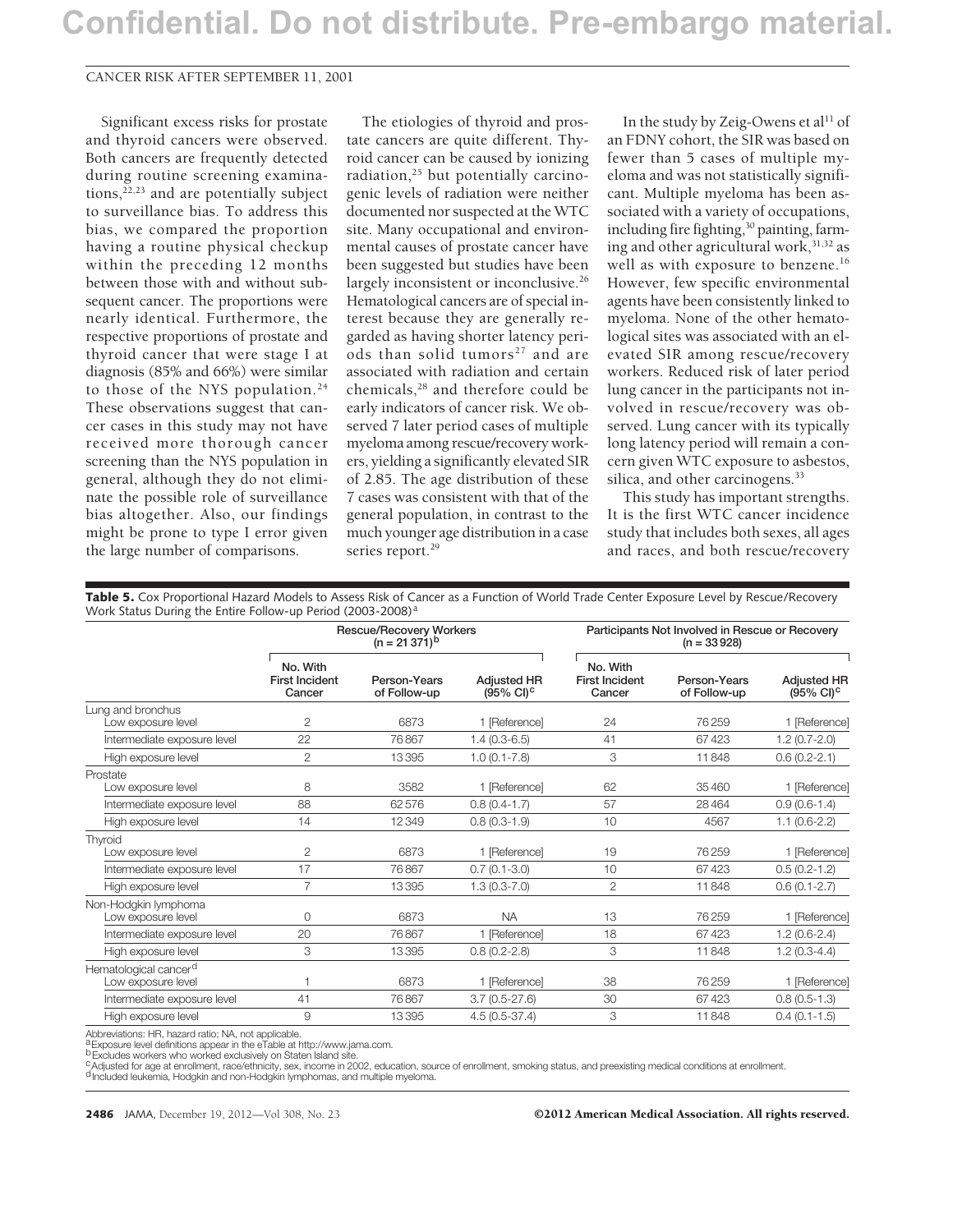workers and those not involved in rescue/recovery. In addition, we constructed a multilevel metric of WTC exposure to examine dose-response relationships. The analysis considered latency to the development of cancer by dividing the follow-up into early and later periods.

There are also important limitations. First, WTC exposures were selfreported 2 to 3 years after the September 11 attacks, and thus are subject to recall error. However, numerous registry studies have established strong associations between reported levels of exposures and specific health outcomes that display a high degree of internal consistency.2,12 Second, the cancer cases identified through linkages with state cancer registries might be underestimated, especially among those without a social security number because about 23% of enrollees did not provide one. However, the percentage of enrollees having a full or partial social security number among cancer cases was similar to that in noncases. Third, because 70% of registry enrollees were self-identified,<sup>13</sup> there may be selfselection bias.<sup>34</sup> We attempted to mitigate this bias by restricting the analyses to individuals without prior invasive cancer history documented in any of the 11 state cancer registries and focusing on cancer incidence in the later period. Fourth, multiple comparisons (23 cancers for 2 periods) could produce statistically significant findings that are in fact due to chance. Fifth, the relatively small number of persons with cancer in both the low- and highexposure categories, and the relatively short follow-up period limited our ability to detect excess cancer risk and the association with intensity of WTC exposure, particularly for rarer cancers. Future in-depth studies of rarer cancers may benefit from combining data across the September 11 survivor and/or responder cohorts to increase sample size. In addition, we lacked information on cancer risk factors, eg, family cancer history, occupational exposures before or after September 11, history of exposure to other environmental carcinogens, and medical screening history, especially for prostate cancer.

#### **CONCLUSION**

In summary, this study found significantly increased prostate and thyroid cancers and multiple myeloma among rescue/recovery workers in the later period that were not significantly associated with intensity of WTC exposures. Given the relatively short follow-up time and lack of data on medical screening and other risk factors, the increase in prostate and thyroid cancers and multiple myeloma should be interpreted with caution. The etiological role of WTC exposures in these 3 cancers is unclear. Longer follow-up of rescue/ recovery workers and participants not involved in rescue/recovery is needed with attention to selected cancer sites and to examine risk for cancers with typically long latency periods.

**Author Contributions:** Dr Li had full access to all of the data in the study and takes responsibility for the integrity of the data and the accuracy of the data analysis.

*Study concept and design:* Li, Cone, Brackbill, Farfel, Greene, Stayner, Stellman.

*Acquisition of data:* Li, Cone, Brackbill, Stellman. *Analysis and interpretation of data:* Li, Cone, Kahn, Brackbill, Farfel, Greene, Hadler, Stayner, Stellman. *Drafting of the manuscript:* Li, Cone, Brackbill, Farfel, Hadler, Stayner, Stellman.

*Critical revision of the manuscript for important intellectual content:* Li, Cone, Kahn, Brackbill, Farfel, Greene, Hadler, Stellman.

*Statistical analysis:* Li, Kahn, Brackbill, Hadler, Stayner, Stellman.

*Obtained funding:* Cone, Brackbill, Farfel, Stellman. *Administrative, technical, or material support:* Li, Cone, Farfel, Hadler.

*Study supervision:* Cone, Farfel, Greene, Stellman. **Conflict of Interest Disclosures:** The authors have completed and submitted the ICMJE Form for Disclosure of Potential Conflicts of Interest and none were reported.

**Funding/Support:** This study was supported by cooperative agreement 1U50/OH009739 from the National Institute for Occupational Safety and Health and cooperative agreement U50/ATU272750 from the Agency for Toxic Substances and Disease Registry, which included support from the National Center for Environmental Health of the Centers for Disease Control and Prevention, and the New York City Department of Health and Mental Hygiene. Ms Kahn was supported by the New York State Department of Health.

**Role of the Sponsors:** The Centers for Disease Control and Prevention's Agency for Toxic Substances and Disease Registry supported the original enrollment and collection of initial survey data and participated in the overall design of the registry. The Centers for Disease Control and Prevention's National Institute for Occupational Safety and Health currently supports the registry. The sponsors of the study had no role in data linkage activities, analysis, interpretation, or writing of the report. The New York City Department of Health and Mental Hygiene supported cancer matching infrastructure development and had a role in the design, data collection, and development and review of the manuscript. The New York State Department of Health supported the linkage to the New York State cancer registry and data processing.

**Online-Only Material:** The Author Video Interview and the eTable are available at http://www.jama .com.

**Additional Contributions:** We gratefully acknowledge the participation of all registry enrollees.We thank the cancer registries of California, Connecticut, Florida, Massachusetts, New Jersey, New York, North Carolina, Ohio, Pennsylvania, Texas, and Washington for their support and collaborative effort in performing cancer record linkages. We also thank Hannah Jordan, MD (New York City Department of Health and Mental Hygiene), for providing the World Trade Center exposure coding and data on deaths matched with the National Death Index and New York City vital statistics; Maria J. Schymura, PhD, and Baozhen Qiao, PhD (Bureau of Cancer Epidemiology of the New York State Department of Health), for their overall support in making New York State cancer data available and for Dr Qiao's assistance with the National Cancer Institute SEER\*Stat software; Jonathan Liff, PhD (Emory University Rollins School of Public Health), for his advice and guidance on cancer surveillance methodology; and Kevin Konty, MS, and James Stark, PhD (New York City Department of Health and Mental Hygiene), for their advice on statistical analysis. None of the individuals listed received compensation for their contributions.

#### **REFERENCES**

**1.** Prezant DJ, Weiden M, Banauch GI, et al. Cough and bronchial responsiveness in firefighters at the World Trade Center site. *N Engl J Med*. 2002;347(11): 806-815.

**2.** Brackbill RM, Hadler JL, DiGrande L, et al. Asthma and posttraumatic stress symptoms 5 to 6 years following exposure to the World Trade Center terrorist attack. *JAMA*. 2009;302(5):502-516.

**3.** Aldrich TK, Gustave J, Hall CB, et al. Lung function in rescue workers at the World Trade Center after 7 years. *N Engl J Med*. 2010;362(14):1263- 1272.

**4.** Perlman SE, Friedman S, Galea S, et al. Short-term and medium-term health effects of 9/11. *Lancet*. 2011; 378(9794):925-934.

**5.** Wisnivesky JP, Teitelbaum SL, Todd AC, et al. Persistence of multiple illnesses in World Trade Center rescue and recovery workers: a cohort study. *Lancet*. 2011; 378(9794):888-897.

**6.** Weakley J, Webber MP, Gustave J, et al. Trends in respiratory diagnoses and symptoms of firefighters exposed to the World Trade Center disaster: 2005-2010. *Prev Med*. 2011;53(6):364-369.

**7.** Lioy PJ, Weisel CP, Millette JR, et al. Characterization of the dust/smoke aerosol that settled east of the World Trade Center (WTC) in lower Manhattan after the collapse of the WTC 11 September 2001. *Environ Health Perspect*. 2002;110(7):703-714.

**8.** Pleil JD, Vette AF, Johnson BA, Rappaport SM. Air levels of carcinogenic polycyclic aromatic hydrocarbons after the World Trade Center disaster. *Proc Natl Acad SciUSA*. 2004;101(32):11685-11688.

**9.** Edelman P, Osterloh J, Pirkle J, et al. Biomonitoring of chemical exposure among New York City firefighters responding to the World Trade Center fire and collapse. *Environ Health Perspect*. 2003;111(16): 1906-1911.